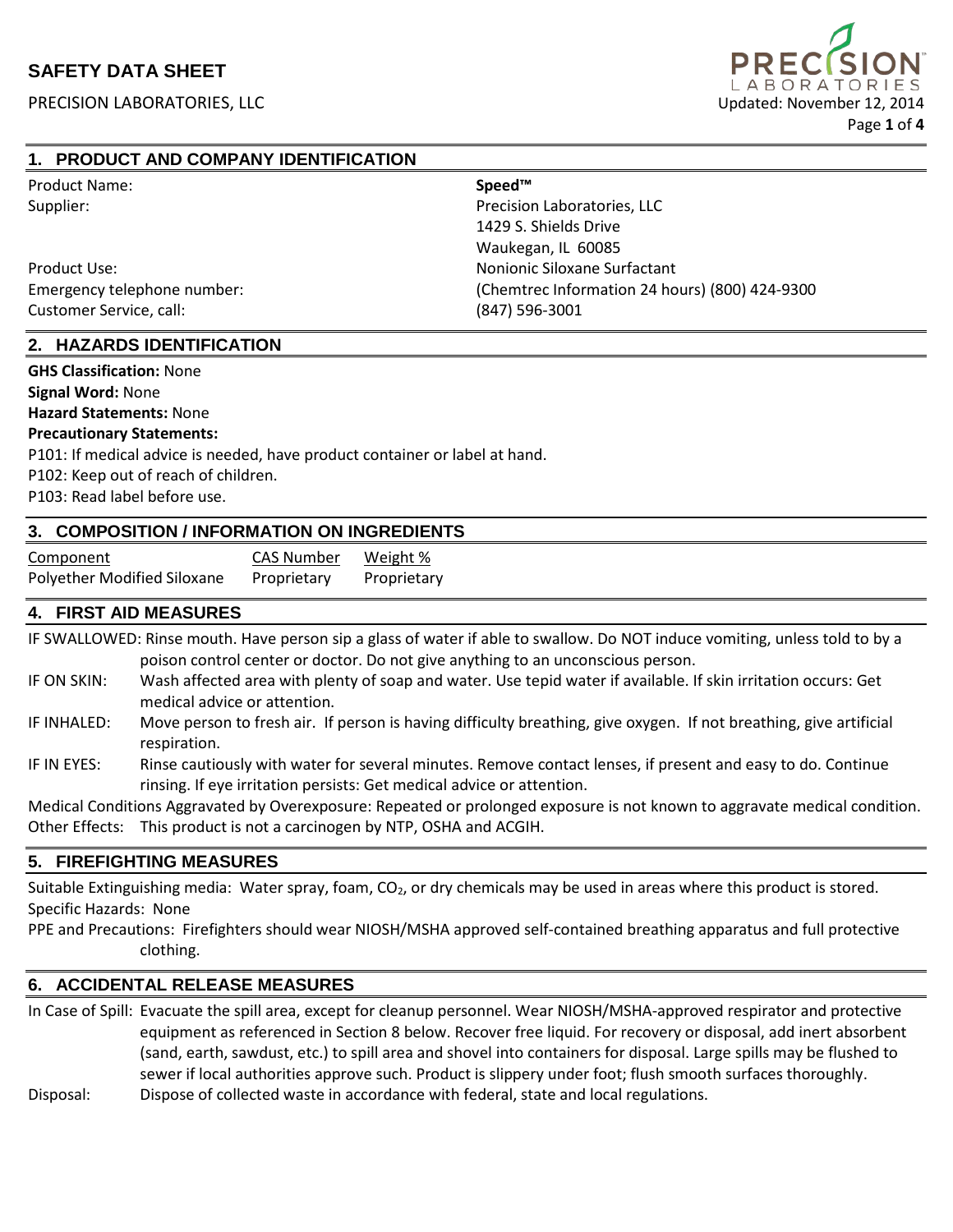# **7. HANDLING AND STORAGE**

Keep away from heat, sparks and flame. Keep container closed. Safety goggles with full-face shield and eyewash recommended. USDA-accepted Nitrile (CFR-20) or Neoprene Rubber (CFR-21) recommended. Wear appropriate clothing to prevent repeated or prolonged skin contact. Use only with adequate mechanical exhaust ventilation. To avoid fire minimize ignition sources. Product should be stored in a dry place with temperatures above 30°F. Partially used containers should be resealed between uses for maximum storage stability.

# **8. EXPOSURE CONTROLS / PERSONAL PROTECTION**

| <b>Component Exposure Limits:</b> | N/D                                                                                                                                                                                                                                                                                                                                                                                                                             |
|-----------------------------------|---------------------------------------------------------------------------------------------------------------------------------------------------------------------------------------------------------------------------------------------------------------------------------------------------------------------------------------------------------------------------------------------------------------------------------|
| <b>Eye/Face Protections:</b>      | Wear splash-proof chemical safety goggles or face shield. Contact lenses should not be worn<br>when working with chemicals.                                                                                                                                                                                                                                                                                                     |
| <b>Skin Protection:</b>           | Wear long-sleeved shirts, pants, shoes and socks and rubber or PVC gloves to minimize skin<br>contact. As precautions, wash hands and face with mild soap and water before eating, drinking,<br>smoking or using restroom. After each shift, clean all protective equipment, wash work clothes,<br>and shower.                                                                                                                  |
| <b>Respiratory Protection:</b>    | Not required under normal use conditions with good ventilation. Protect against spray mists.                                                                                                                                                                                                                                                                                                                                    |
| <b>General Protection:</b>        | Avoid contact with skin, eyes and clothing. Avoid breathing vapors. Wash thoroughly after<br>handling product.                                                                                                                                                                                                                                                                                                                  |
| Note:                             | When selecting personal protective equipment and clothing, follow all of the manufacturer<br>specifications and recommendations that apply to your specific operation and processing<br>conditions. Take into consideration all working conditions and all chemicals to be handled or<br>processed. Eye wash fountains and drench showers should be located within a 10 second walk<br>from the work area per ANSI Z358.1-2009. |
|                                   |                                                                                                                                                                                                                                                                                                                                                                                                                                 |

Personal Protection in Case of Large Spill: Splash goggles, full suit, boots and gloves.

## **9. PHYSICAL AND CHEMICAL PROPERTIES**

| Appearance:              | Pale yellow liquid  | UEL:                             | N/D                  |
|--------------------------|---------------------|----------------------------------|----------------------|
| Odor:                    | Characteristic odor | LEL:                             | N/D                  |
| Odor Threshold:          | N/D                 | Vapor Pressure:                  | N/D                  |
| pH:                      | $9.50 \pm 0.5$      | Vapor Density:                   | N/D                  |
| <b>Melting Point:</b>    | N/D                 | <b>Relative Density:</b>         | 8.54 lbs/gallon      |
| Freezing Point:          | N/D                 | Solubility:                      | Dispersible in water |
| <b>Boiling Point:</b>    | N/D                 | <b>Partition Coefficient:</b>    | N/D                  |
| Flash Point:             | $212^{\circ}F$      | <b>Autoignition Temperature:</b> | N/D                  |
| <b>Evaporation Rate:</b> | N/D                 | Decomposition Temperature:       | N/D                  |
| Flammability:            | N/D                 | Viscosity:                       | 307 cps              |

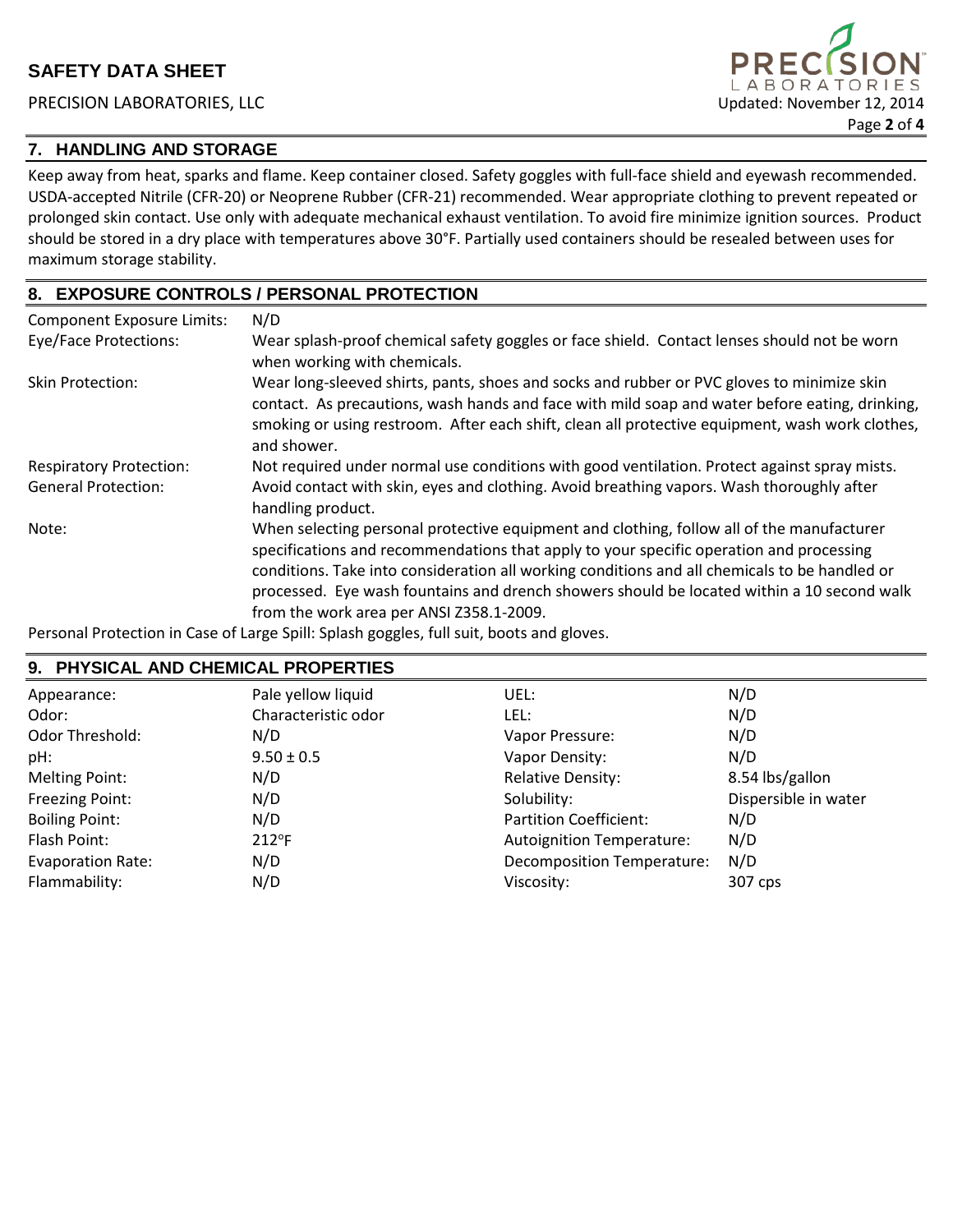

## **10. STABILITY AND REACTIVITY**

| Stability:                                 | Stable                                                                                                         |
|--------------------------------------------|----------------------------------------------------------------------------------------------------------------|
| <b>Possibility of Hazardous Reactions:</b> | Hazardous polymerization will not occur.                                                                       |
| Condition to Avoid:                        | None known.                                                                                                    |
| Incompatible Materials:                    | None with proper handling and storage.                                                                         |
|                                            | Hazardous Decomposition Products: Burning may produce carbon monoxide, carbon dioxide and unidentified organic |
|                                            | compound.                                                                                                      |

## **11. TOXICOLOGICAL INFORMATION**

Acute Oral Toxicity: LD50=3129 mg/kg, female albino rats Acute Eye Irritation: Non-irritating, albino rats Acute Dermal Irritation: Non-irritating, albino rats Acute Dermal Toxicity: LD50>5050 mg/kg, albino rat Acute Inhalation: Not required

## **12. ECOLOGICAL INFORMATION**

No ecological data is available for this product.

#### **13. DISPOSAL CONSIDERATIONS**

| <b>Component Waste Numbers:</b><br><b>Disposal Instructions:</b> | No EPA Waste Numbers are applicable for this product's components.<br>Recycle or rework material if at all possible. Incinerate material at an approved facility.<br>Treat at an acceptable waste treatment facility or municipal waste treatment plant after<br>proper testing and approval waste samples in compliance with applicable federal, state<br>and local environmental regulations. |
|------------------------------------------------------------------|-------------------------------------------------------------------------------------------------------------------------------------------------------------------------------------------------------------------------------------------------------------------------------------------------------------------------------------------------------------------------------------------------|
| <b>Container Reuse:</b>                                          | An empty container can contain product residue, and should not be reused. If not<br>professionally cleaned and reconditioned, crushing or other means is recommended to<br>prevent unauthorized reuse.                                                                                                                                                                                          |

| <b>14. TRANSPORT INFORMATION</b> |               |  |
|----------------------------------|---------------|--|
| DOT Status (Highway and rail):   | Not Regulated |  |
| IATA Status (Air):               | Not Regulated |  |
| Marine Pollutant:                | No            |  |

### **15. REGULATORY INFORMATION**

TSCA: All components of this product are listed under the regulation of the Toxic Substance Control Act. SARA HAZARD: No

## **16. OTHER INFORMATION**